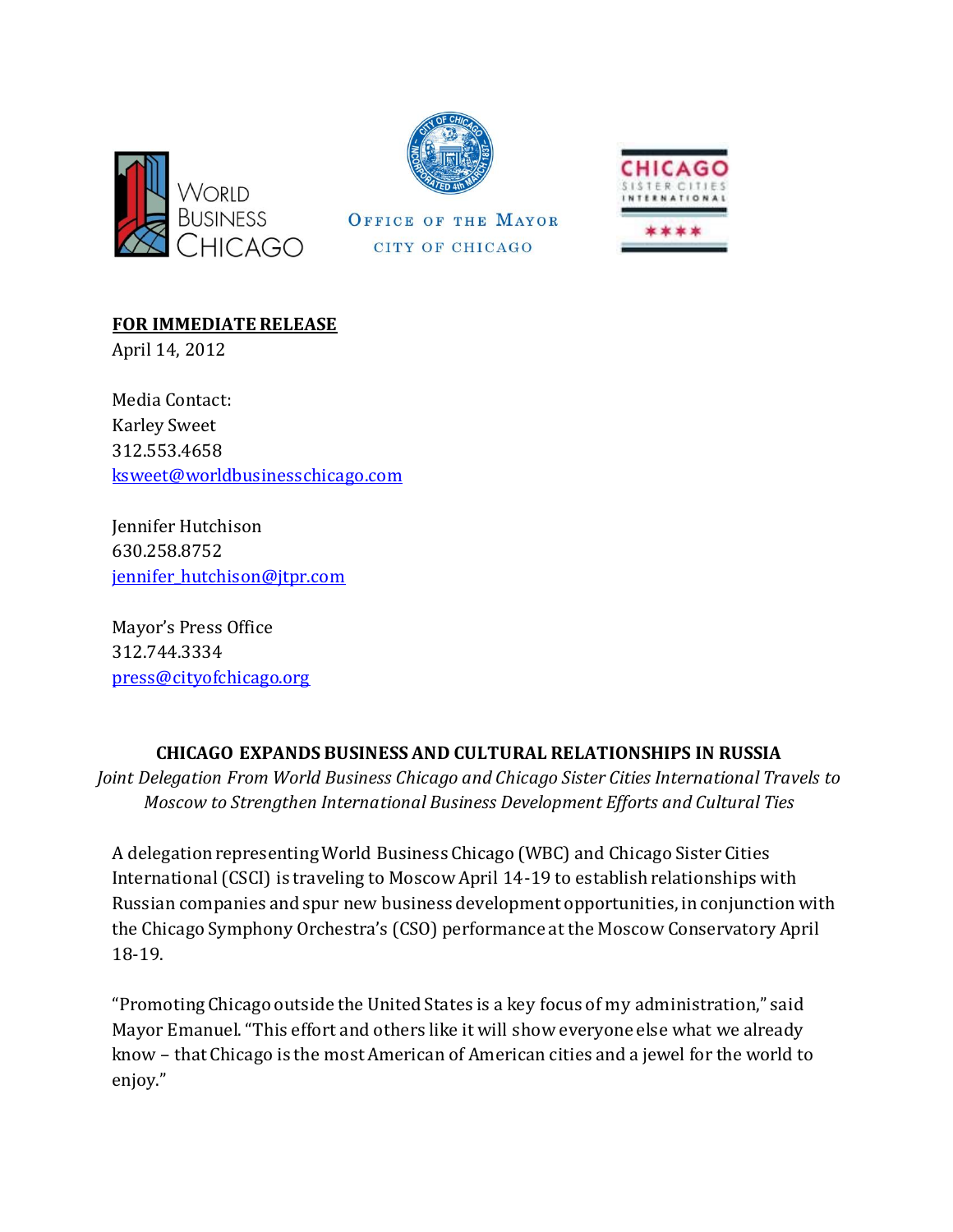The delegation's partnership with the CSO for this trip marks the first time that WBC has partnered with a cultural institution to explore international business opportunities. Building upon the increased cultural awareness of Chicago that the CSO's performances will facilitate, WBC and CSCI will promote Chicago as a desirable location for Russian businesses and strengthen Chicago's sister city ties with Moscow. The group will discuss Chicago's business advantages with area companies, in addition to promoting the Moscow Sister City Committee's upcoming Green Building Business Forum that will take place June 13-14 in Chicago.

Delegation members include: Samuel C. Scott III, chairman, Chicago Sister Cities International and board member, World Business Chicago; Leroy R. Allala, executive director, Chicago Sister Cities International; Dennis Vicchiarelli, managing director, World Business Chicago; Tom Bartkoski, director of international business development, World Business Chicago; Aleksandra Efimova, president, Aleksandra Enterprises, Inc. and chair, Moscow Committee of Chicago Sister Cities International; and Arthur George, partner, Baker & McKenzie and business co-chair, Moscow Committee of Chicago Sister Cities International.

The joint delegation is the result of the formal collaboration between WBC and CSCI announced earlier this year by Mayor Emanuel, as part of a new focus for World Business Chicago. The trip is an example of how this new partnership advances each organization's mission, expanding Chicago's global footprint, while facilitating business connections.

"We are pleased to have the opportunity to work together to promote Chicago as a global business hub and establish new relationships with Moscow businesses, while deepening our cultural ties and relationship with our sister city," said Scott. "This business mission is a great example of the valuable role each of our organizations play in fostering new international business and cultural opportunities for the City of Chicago."

While in Moscow, the delegation plans to meet with companies and business organizations, including IBS Group, the Russian Green Building Council, Delovaya Russia, the Russian Union of Industrialists and Entrepreneurs, OPORA Russia and the Moscow AmCham (American Chamber of Commerce).

In addition to the meetings, the delegation will host a dinner and presentation on Chicago's business advantages to Moscow business leaders, including 50 green building companies, at the residence of the U.S. Minister Counselor for Commercial Affairs, John McCaslin. Guests will then join the delegation to attend the Chicago Symphony Orchestra's performance at the Moscow Conservatory that evening.